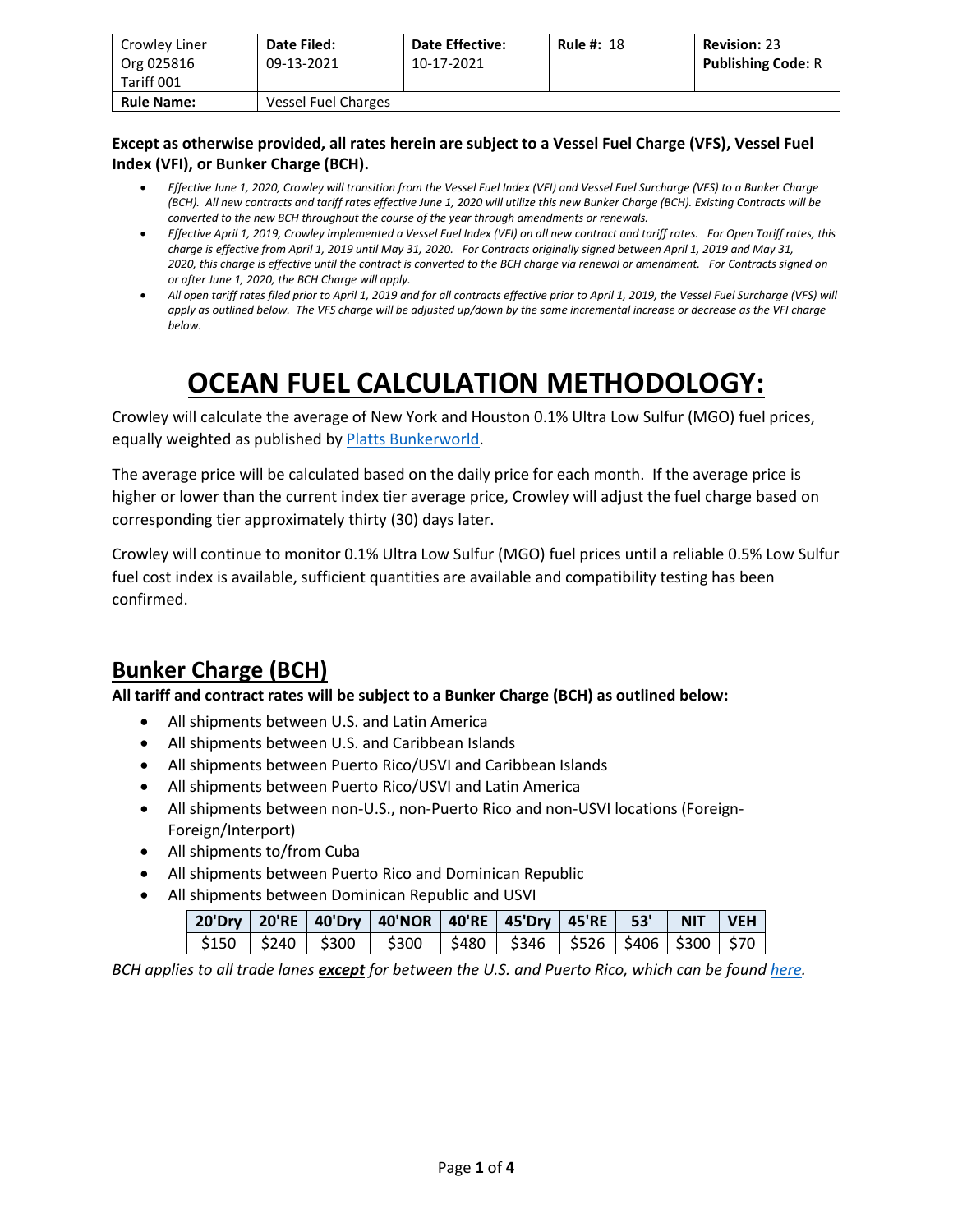| Crowley Liner<br>Org 025816 | Date Filed:<br>09-13-2021 | <b>Date Effective:</b><br>10-17-2021 | <b>Rule #: 18</b> | <b>Revision: 23</b><br><b>Publishing Code: R</b> |
|-----------------------------|---------------------------|--------------------------------------|-------------------|--------------------------------------------------|
| Tariff 001                  |                           |                                      |                   |                                                  |
| <b>Rule Name:</b>           | Vessel Fuel Charges       |                                      |                   |                                                  |

| <b>Price Range - Per</b><br><b>Metric Ton</b> |            | <b>BUNKER CHARGE TABLE</b> |               |       |                   |               |       |                  |         |            |                 |
|-----------------------------------------------|------------|----------------------------|---------------|-------|-------------------|---------------|-------|------------------|---------|------------|-----------------|
| <b>Start</b>                                  | <b>End</b> | 20'                        | <b>20' RE</b> | 40'   | 40'<br><b>NOR</b> | <b>40' RE</b> | 45'   | 45'<br><b>RE</b> | 53'     | <b>NIT</b> | <b>Vehicles</b> |
| \$0                                           | \$499      | \$100                      | \$160         | \$200 | \$200             | \$320         | \$230 | \$350            | \$270   | \$200      | \$50            |
| \$500                                         | \$549      | \$125                      | \$200         | \$250 | \$250             | \$400         | \$288 | \$438            | \$338   | \$250      | \$60            |
| \$550                                         | \$599      | \$150                      | \$240         | \$300 | \$300             | \$480         | \$346 | \$526            | \$406   | \$300      | \$70            |
| \$600                                         | \$649      | \$175                      | \$280         | \$350 | \$350             | \$560         | \$404 | \$614            | \$474   | \$350      | \$80            |
| \$650                                         | \$699      | \$200                      | \$320         | \$400 | \$400             | \$640         | \$462 | \$702            | \$542   | \$400      | \$90            |
| \$700                                         | \$749      | \$225                      | \$360         | \$450 | \$450             | \$720         | \$520 | \$790            | \$610   | \$450      | \$100           |
| \$750                                         | \$799      | \$250                      | \$400         | \$500 | \$500             | \$800         | \$578 | \$878            | \$678   | \$500      | \$110           |
| \$800                                         | \$849      | \$275                      | \$440         | \$550 | \$550             | \$880         | \$636 | \$966            | \$746   | \$550      | \$120           |
| \$850                                         | \$899      | \$300                      | \$480         | \$600 | \$600             | \$960         | \$694 | \$1,054          | \$814   | \$600      | \$130           |
| \$900                                         | \$949      | \$325                      | \$520         | \$650 | \$650             | \$1,040       | \$752 | \$1,142          | \$882   | \$650      | \$140           |
| \$950                                         | \$999      | \$350                      | \$560         | \$700 | \$700             | \$1,120       | \$810 | \$1,230          | \$950   | \$700      | \$150           |
| \$1,000                                       | \$1,049    | \$375                      | \$600         | \$750 | \$750             | \$1,200       | \$868 | \$1,318          | \$1,018 | \$750      | \$160           |

*\*\*Abbreviated scale. Will continue past \$1049*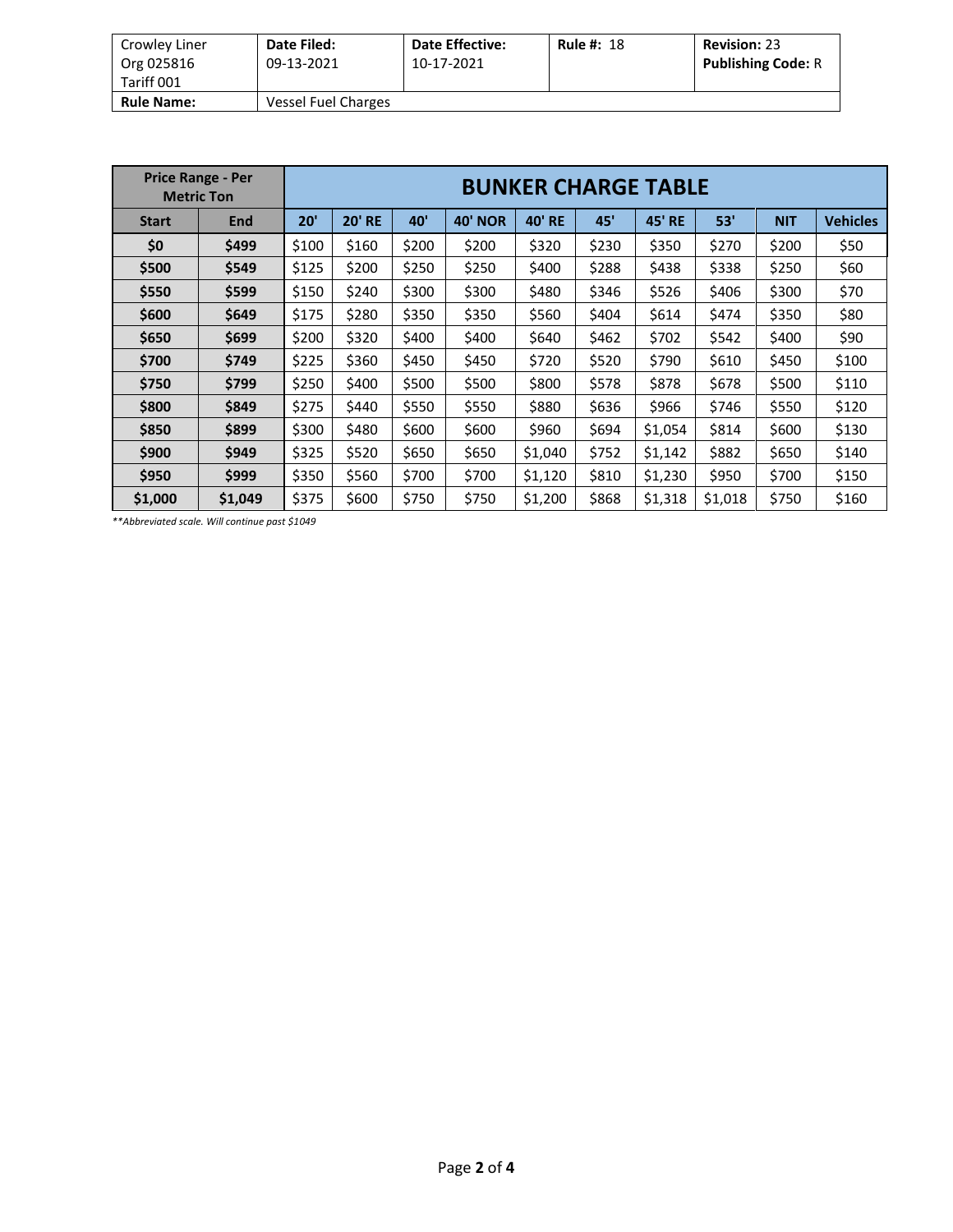| Crowley Liner     | Date Filed:         | <b>Date Effective:</b> | <b>Rule #: 18</b> | <b>Revision: 23</b>       |
|-------------------|---------------------|------------------------|-------------------|---------------------------|
| Org 025816        | 09-13-2021          | 10-17-2021             |                   | <b>Publishing Code: R</b> |
| Tariff 001        |                     |                        |                   |                           |
| <b>Rule Name:</b> | Vessel Fuel Charges |                        |                   |                           |

#### **Vessel Fuel Index (VFI)**

**All tariff and contract rates will be subject to a Vessel Fuel Index (VFI) charge as outlined below:**

- All shipments between U.S. and Latin America
- All shipments between U.S. and Caribbean Islands
- All shipments between Puerto Rico/USVI and Caribbean Islands
- All shipments between Puerto Rico/USVI and Latin America
- All shipments between non-U.S., non-Puerto Rico and non-USVI locations (Foreign-Foreign/Interport)
- All shipments to/from Cuba
- All shipments between Puerto Rico and Dominican Republic
- All shipments between Dominican Republic and USVI

|  | 20'Dry   20'RE   40'Dry   40'NOR   40'RE   45'Dry   45'RE   53'   NIT   VEH         |  |  |  |
|--|-------------------------------------------------------------------------------------|--|--|--|
|  | \$375   \$518   \$750   \$750   \$1,035   \$850   \$1,155   \$1,000   \$750   \$108 |  |  |  |

*VFI applies to all trade lanes except for between the U.S. and Puerto Rico, which can be found here.*

| <b>Price Range - Per</b><br><b>Metric Ton</b> |         | <b>VESSEL FUEL INDEX TABLE</b> |                      |         |                |               |         |               |         |            |                 |
|-----------------------------------------------|---------|--------------------------------|----------------------|---------|----------------|---------------|---------|---------------|---------|------------|-----------------|
| <b>Start</b>                                  | End     | 20'                            | <b>20' RE</b><br>40' |         | <b>40' NOR</b> | <b>40' RE</b> | 45'     | <b>45' RE</b> | 53'     | <b>NIT</b> | <b>Vehicles</b> |
| \$0                                           | \$499   | \$325                          | \$438                | \$650   | \$650          | \$875         | \$734   | \$979         | \$864   | \$650      | \$88            |
| \$500                                         | \$549   | \$350<br>\$478<br>\$700        |                      | \$700   | \$955          | \$792         | \$1,067 | \$932         | \$700   | \$98       |                 |
| \$550                                         | \$599   | \$375                          | \$518<br>\$750       |         | \$750          | \$1,035       | \$850   | \$1,155       | \$1,000 | \$750      | \$108           |
| \$600                                         | \$649   | \$400                          | \$558                | \$800   | \$800          | \$1,115       | \$908   | \$1,243       | \$1,068 | \$800      | \$118           |
| \$650                                         | \$699   | \$425                          | \$598                | \$850   | \$850          | \$1,195       | \$966   | \$1,331       | \$1,136 | \$850      | \$128           |
| \$700                                         | \$749   | \$450                          | \$638                | \$900   | \$900          | \$1,275       | \$1,024 | \$1,419       | \$1,204 | \$900      | \$138           |
| \$750                                         | \$799   | \$475                          | \$678                | \$950   | \$950          | \$1,355       | \$1,082 | \$1,507       | \$1,272 | \$950      | \$148           |
| \$800                                         | \$849   | \$500                          | \$718                | \$1,000 | \$1,000        | \$1,435       | \$1,140 | \$1,595       | \$1,340 | \$1,000    | \$158           |
| \$850                                         | \$899   | \$525                          | \$758                | \$1,050 | \$1,050        | \$1,515       | \$1,198 | \$1,683       | \$1,408 | \$1,050    | \$168           |
| \$900                                         | \$949   | \$550                          | \$798                | \$1,100 | \$1,100        | \$1,595       | \$1,256 | \$1,771       | \$1,476 | \$1,100    | \$178           |
| \$950                                         | \$999   | \$575                          | \$838                | \$1,150 | \$1,150        | \$1,675       | \$1,314 | \$1,859       | \$1,544 | \$1,150    | \$188           |
| \$1,000                                       | \$1,049 | \$600                          | \$878                | \$1,200 | \$1,200        | \$1,755       | \$1,372 | \$1,947       | \$1,612 | \$1,200    | \$198           |

*\*\*Abbreviated scale. Will continue past \$1049*